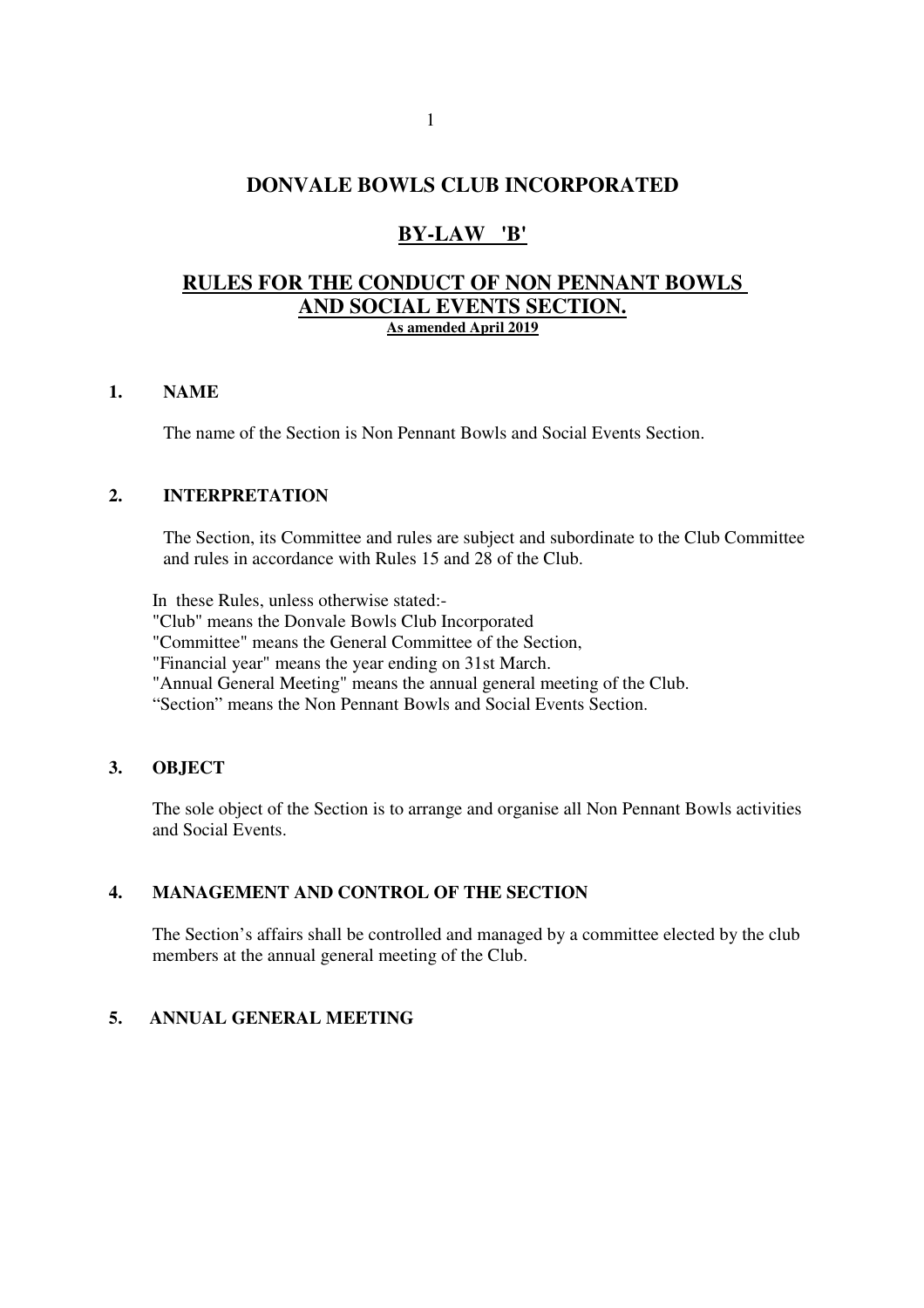The Committee shall prepare an annual report for presentation at the Annual General Meeting.

#### **6. OFFICERS OF THE SECTION**

- (1) The officers of the Section shall be:
	- (a) a President
	- (b) a Vice-President Social Events
	- (c) a Vice-President Non-Pennant Bowls
	- (d) a Secretary
	- (e) an Assistant Secretary
	- (f) a Treasurer
	- (2) The Committee of the Section shall consist of the Officers of the Section and two (2) ordinary Committee Members, each of which shall be elected at the Annual General Meeting in each year.
	- (3) Each Committee member shall, subject to these rules, hold office until the conclusion of elections at the annual general meeting next following the date of his/her election but is eligible for re-election. If a casual vacancy occurs on the committee, the committee may appoint a member of the Club to fill the vacancy and he/she shall hold office, subject to these Rules, until the conclusion of elections at the annual general meeting next following the date of his/her appointment.

### **7. ELECTION OF COMMITTEE AND VACANCIES**

- (1) The provisions of Rule 14 of the Club Constitution so far as they are applicable and with the necessary modifications, apply to and in relation to the election of persons to any of the offices mentioned in By-Law 6.
- (2) For the purpose of these rules, the office of a committee member becomes vacant if the member ceases to be a member of the Club, resigns his/her office by written notice given to the secretary, or fails to attend 3 consecutive meetings without the Committee's leave or without delivering an apology to or before the meeting.
- (3) For the avoidance of doubt, a person elected to a position set out in By-Law 6 holds a position in the section and not a position in the club.

### **8. PROCEEDINGS AND POWERS OF THE COMMITTEE**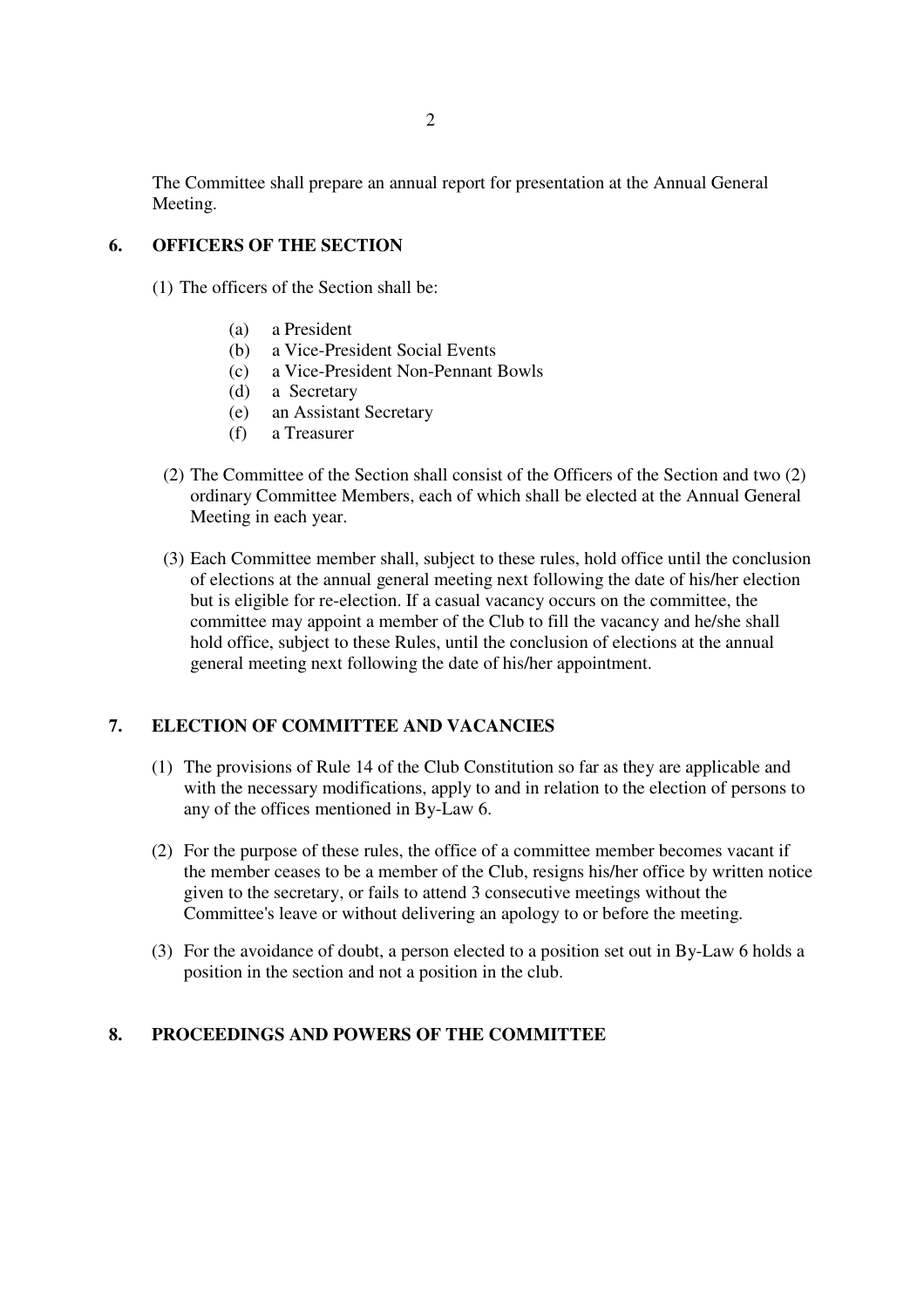- (1) The Committee shall meet on at least 10 occasions each year at such places and times as it may decide.
- (2) Special meetings of the committee may be convened by the President and/or Secretary, or by any 3 committee members. Seven days notice shall be given to all Committee members of any special meeting specifying the general nature of the bowls business to be transacted. No other business shall be transacted at such a meeting.
- (3) Any 5 Committee members constitute a quorum. No business shall be transacted unless a quorum is present. If no quorum is present within 30 minutes of the appointed time of the meeting, the meeting shall stand adjourned to the same day in the next week at the same time and place, unless it was a special meeting in which case it lapses.
- (4) The President or in his/her absence the Senior Vice -President shall preside at committee meetings. If both are absent, the Committee members present shall elect one of their number to preside.
- (5) Questions arising at a Committee meeting shall be determined on a show of hands. Each member present is entitled to one vote. If votes are equal on any question, the person presiding may exercise a casting vote.
- (6) Notice of each Committee meeting shall be served on each Committee member at least 2 days before the meeting.
- (7) The Club in a general meeting may by resolution remove a Committee member before the expiration of his/her term of office and appoint another member in his/her stead for the remainder of the term. Where such member makes written representation to the President or Secretary and requests that this be notified to the members, the Secretary may send a copy to each member or, if a copy of the representation has not been sent, the member may request that it be read out at the meeting.
- (8) The Committee shall have the power to,
	- (a) fill vacancies, make appointments, create sub -committees dealing with its objects and do all such acts and things that it deems necessary for carrying out and managing the stated business and affairs of the Section. Vacancies on Subcommittees will be filled in consultation with the appropriate Sub-committee.
	- (b) The Committee may from time to time as it sees fit delegate any of its powers to sub-committee/s and may recall or revoke any such delegation at any time. Any such sub -committee shall in the powers so delegated, conform to any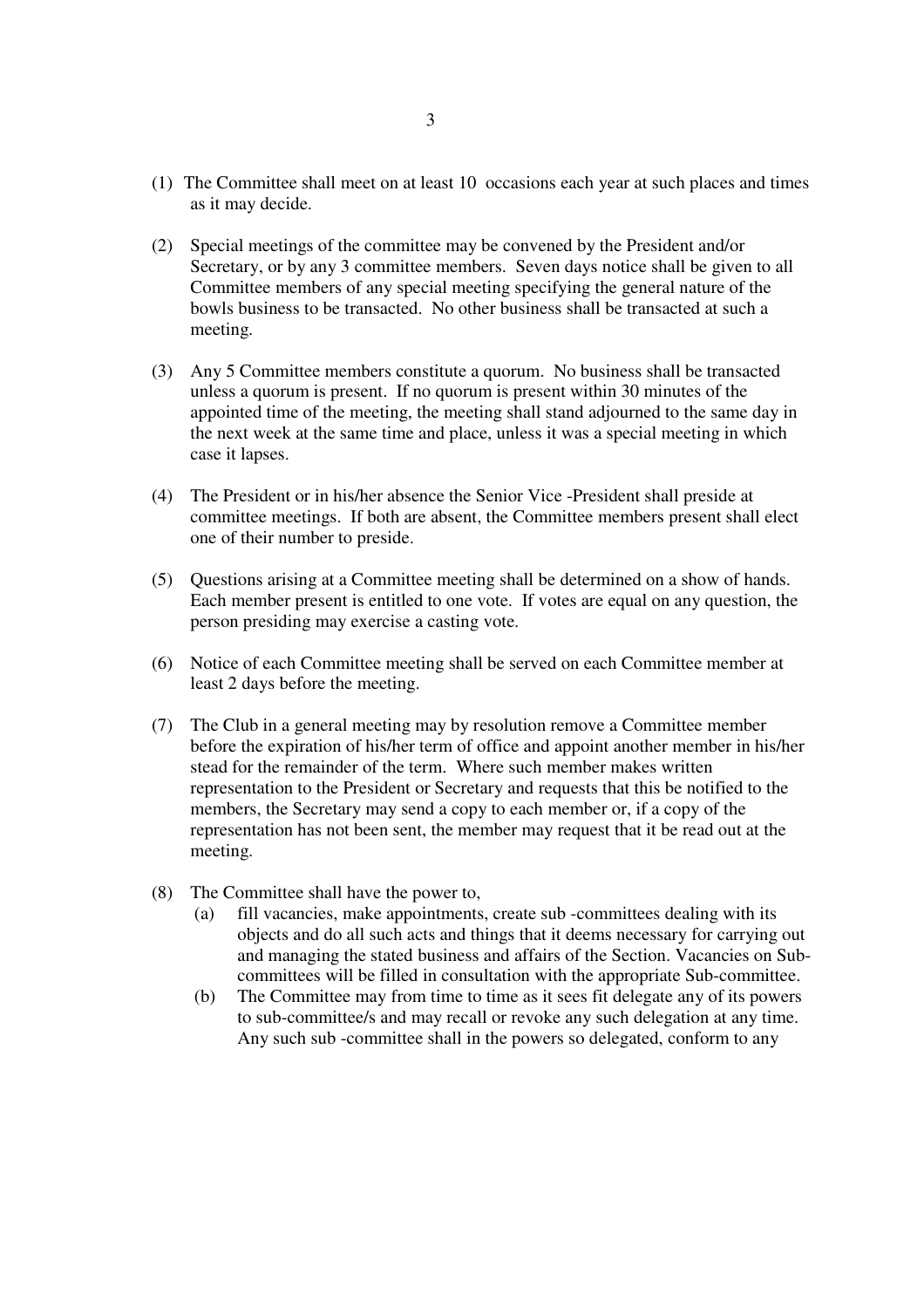regulation prescribed by the Committee. Sub -committees shall nominate a member to attend each Committee meeting as an ex-officio representative.

- (c) The Committee shall interpret the rules and regulations of the Section so as to fairly represent the purpose and rules of the Club.
- (d) The Committee shall carry out all resolutions passed at General meetings.
- (e) The Committee shall deal with all other bowls matters which may arise or which are not specifically provided for in these rules.
- (f) The Committee shall support the Committee of Management to ensure that all financial transactions and other non-financial data related to this Section are captured and recorded appropriately in the Club's Accounts and reports. The Committee shall also support the Committee of Management to ensure the Club's finances are handled responsibly with sound day to day financial management practices and policies.

### **9. DUTIES OF OFFICERS**

(1) President

The President shall preside at all Section Meetings, regulate and keep order in all proceedings in accordance with the accepted rules of debate and carry into effect the Rules of the Section.

(2) Vice President

9(2)(a). The Vice-President shall act in the place of the President when he/she is absent from any Section meeting, or from any function.

 9(2)(b). On a motion that the President's ruling be disagreed with, the Senior Vice-President shall take the chair whilst that motion is dealt with.

 9(2)(c). The Senior Vice-President is the Vice-President who has the longer service as such, or if both Vice-Presidents have equal length of service in that capacity, the one who has the longer service as an official or member of the Committee.

. (3) Secretary

> The Secretary shall be the executive officer of the Section Committee. The person shall attend all meetings and keep minutes of the resolutions and proceedings of these meetings in books provided for that purpose together with a record of the name of the persons present, conduct all Section correspondence, cause annual and other reports and notices of Section meetings and proceedings to be prepared and issued in accordance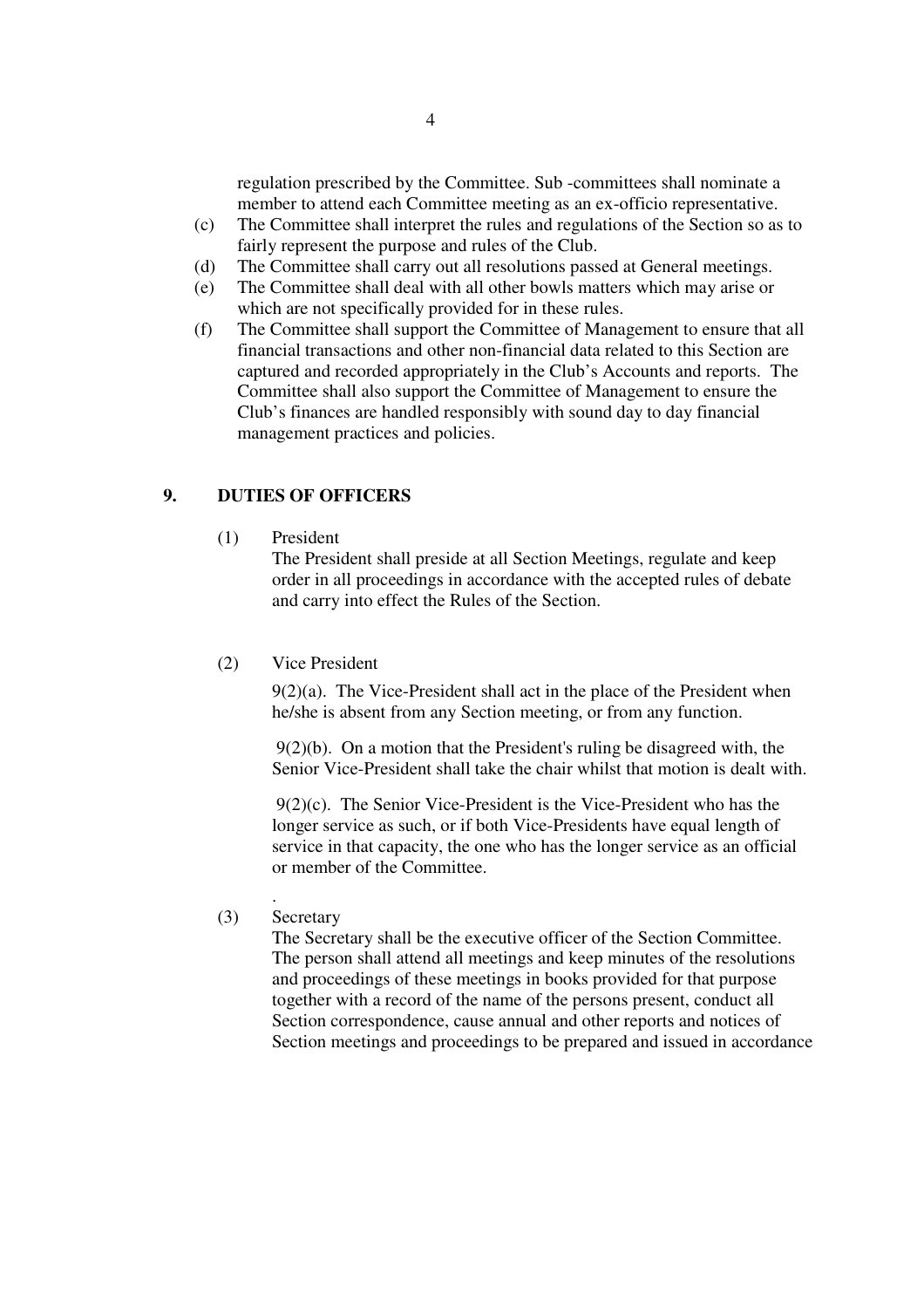with the rules and control and maintain all the necessary books, documents and records.

- (4) Treasurer The Treasurer shall ensure that all monies related to Section events and activities are received promptly by the Treasurer of the Committee of Management or are promptly banked directly into the Club's bank account and appropriate details are always provided to ensure accurate recording in the Club's accounts and reports.
- (5) Assistant Secretary The Assistant Secretary shall assist the Secretary as required and perform such tasks consistent with the office.

#### **10.** Deleted

#### **11. FUNDS**

 The Section will be responsible for certain events, activities and revenue and expenditure streams as determined from time to time by the Committee of Management.

#### **12. REGULATIONS**

The Committee may from time to time make regulations for the proper management of the Section, providing these regulations are consistent and not in conflict with the Constitution, Rules and By-laws of the Club or the laws, regulations and rules governing the game of Bowls. The Secretary shall inform each member of such regulations and they shall be binding on the member.

#### **13. DELETED**

#### **14. DELETED**

.

#### **15. SECTION REPRESENTATIVE ON CLUB COMMITTEE**

 The Committee shall at its first meeting after the Annual General Meeting, elect one member of the Committee to be a member of the Club Committee. Wherever possible such delegate shall be the Section President.